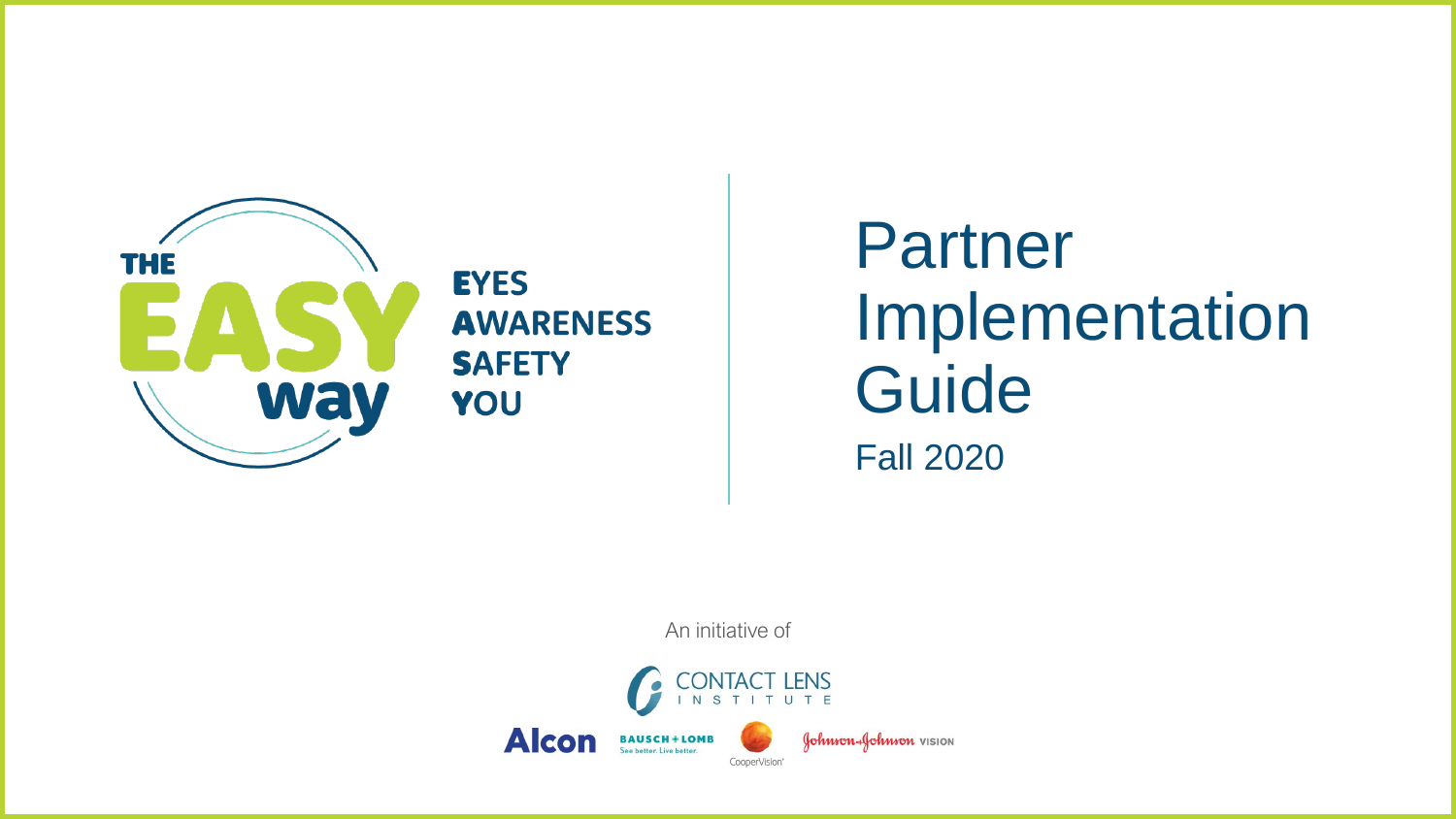# **The EASY Way**

is your path to simplifying contact lens wear and care tips for patients year-round.

Let's go!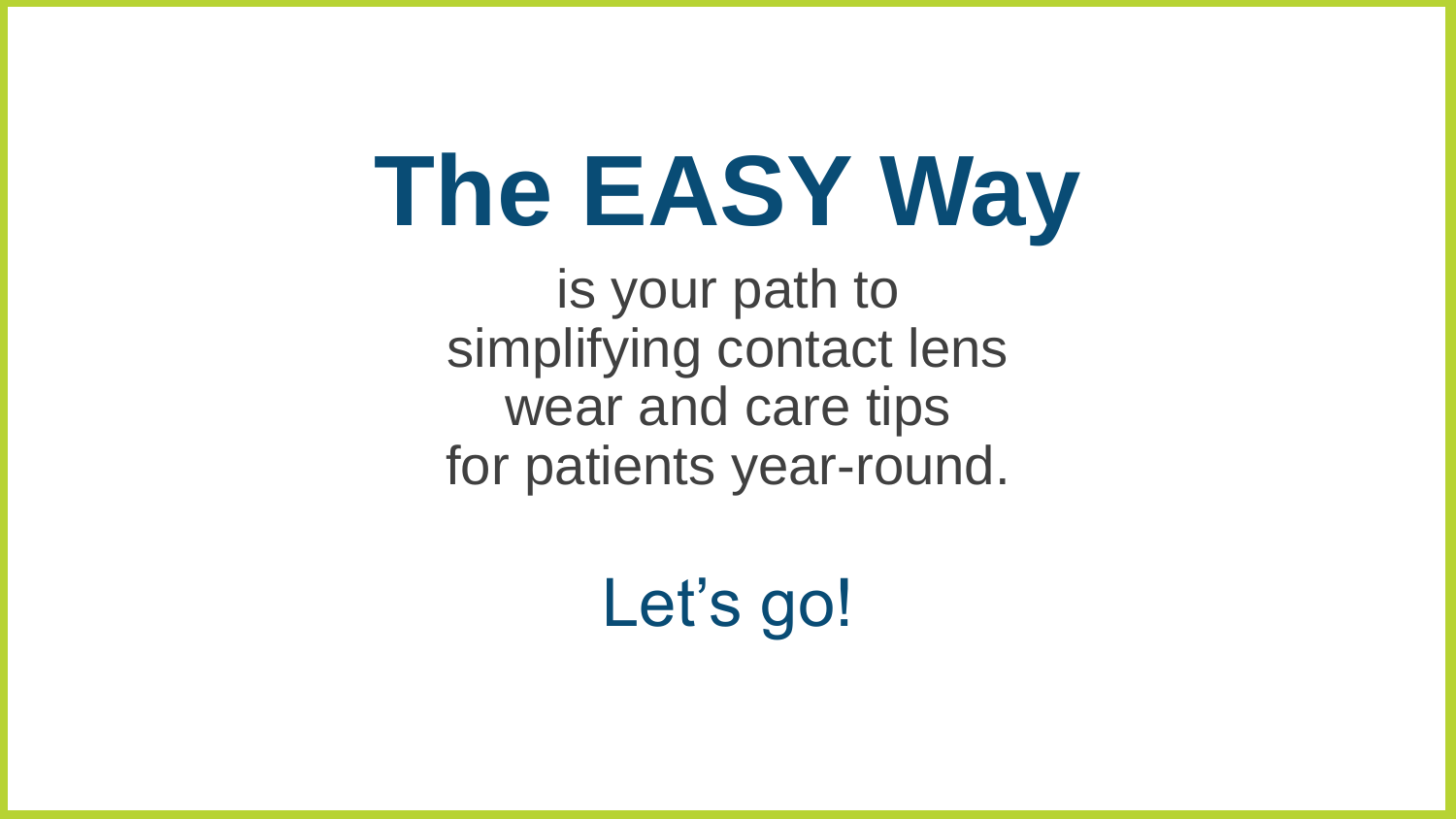#### The program focuses on three easy steps to healthy, comfortable contact lens wear:

- ❶ **Think Clean.** Wash and dry your hands every time before touching your lenses or eyes. If you wear reusable lenses, always clean and disinfect them with each removal, and clean your case as directed. Keep your lenses and case away from any type of water, which can contain harmful microorganisms.
- ❷ **Remember Fresher is Better**. Wear your contacts for as long as your eye care professional says, replacing them with fresh lenses on schedule. Only wear daily disposable lenses once, and always rely on new solution for reusable lens disinfection and storage. Replace your case at least every three months.
- ❸
- **Trust Your Eye Doctor**. Listen to your eye care professional, who has specialized training. If you have any questions, contact their office—they care about your health and great vision.

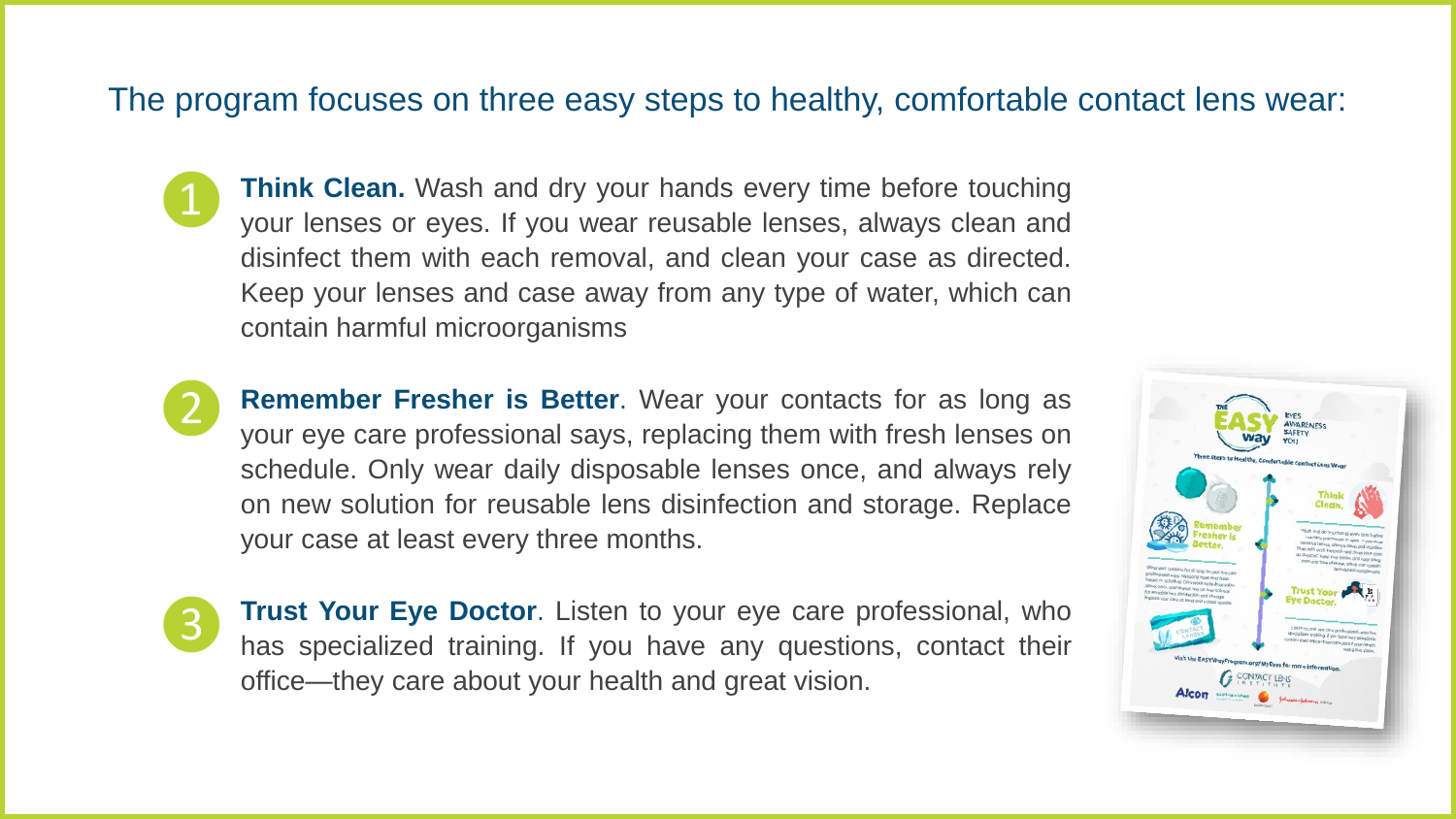## **Why Should We Use The EASY Way?**

Contact lens wearers often have good intentions to follow instructions from their eye care professionals. With so much else happening in their lives, people may forget at times—but together we can help change that.

A specially-commissioned September 2020 survey of U.S. adults ages 18-54 determined that:

- $\blacktriangledown$
- People don't follow guidelines when using a new product because they're too difficult (28%), misplaced the instructions (25%) and are in a hurry (31%).
- 
- 63% of people search online for information about how to use a new product.
- $\blacktriangledown$
- The EASY Way was well understood plus more memorable and easier to follow compared to current contact lens instructions from a major professional association.
- Approximately 4 in 5 people want their doctor to alert them to new information that could make them healthier. **V**
- $\blacktriangledown$
- About 7 in 10 people want their doctor to reinforce best practices that are proven to be healthier.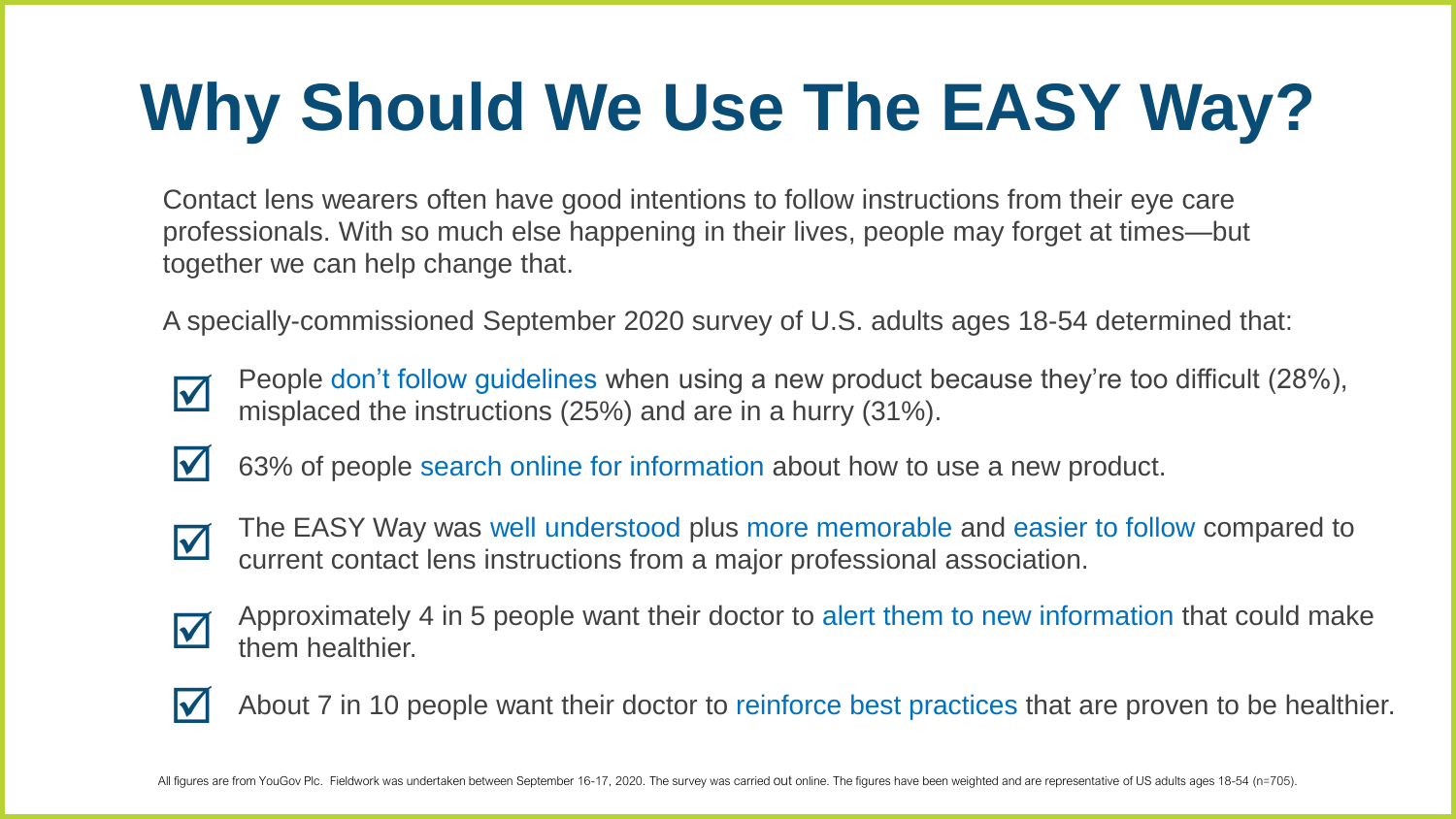## **How Do We Participate?**

### Taking part in The EASY Way is, dare we say it, easy!

**Get the Tools.** The Contact Lens Institute has developed a collection of attentiongrabbing tools for use with your contact lens wearers in the office and online. Infographics, animations, email templates, social media graphics and more are available at no cost from EASYWayProgram.org.

**Get Familiar**. Take a little time to understand our three steps to healthy, comfortable contact lens wear. Practice staff can take the optional knowledge assessment available on EASYWayProgram.org to earn a personalized certificate and badge.

**Get Started**. Put the tools and your irreplaceable knowledge to immediate use by talking about The EASY Way with new and existing contact lens wearers when they visit the office, during telemedicine check-ins and between appointments.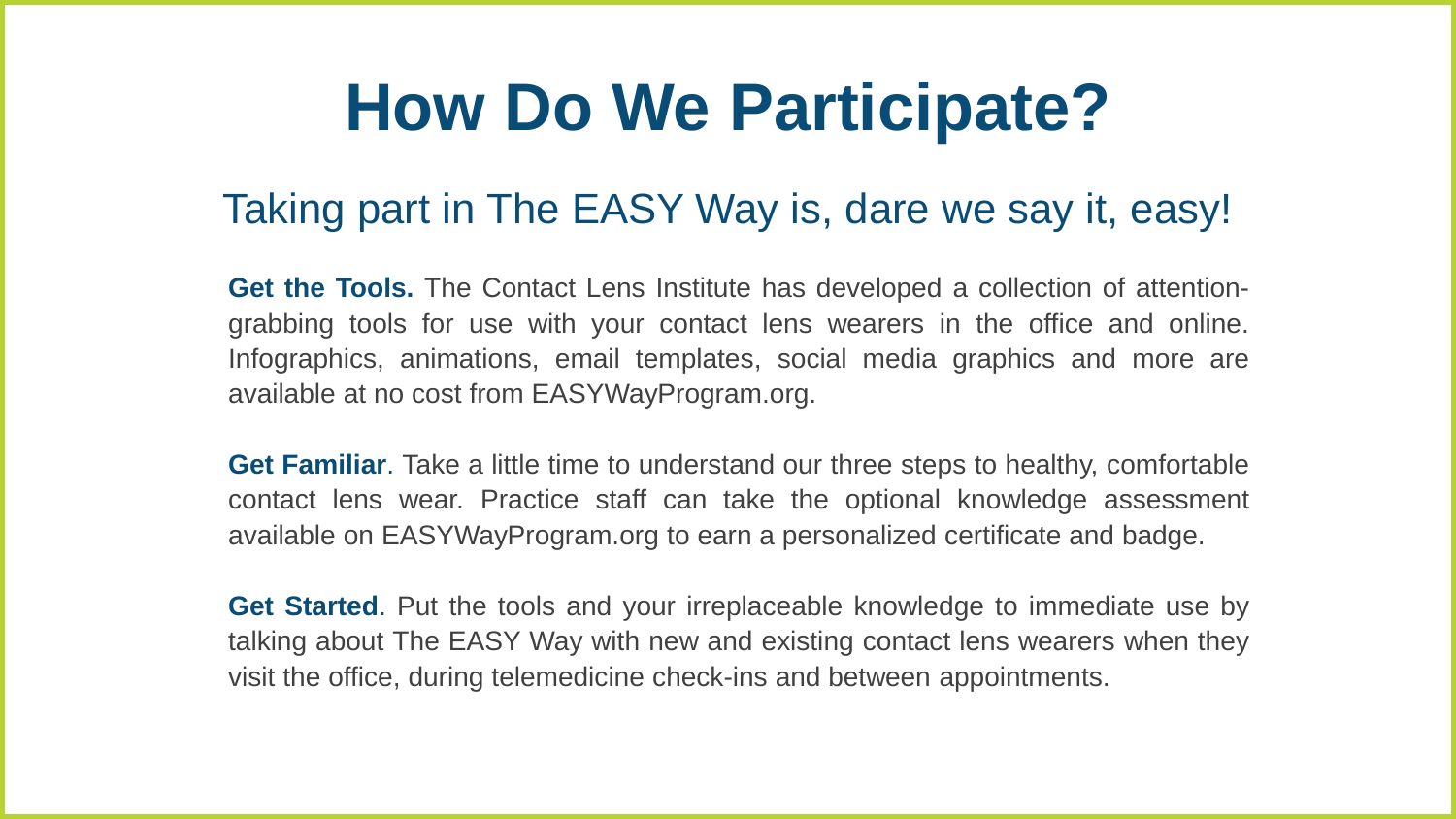## **Download The EASY Way Tools**

Visit EASYWayProgram.org today to access these tools and more at no cost.



- Waiting area and exam lane display
- Patient handout and mailing
- Practice website and social media



- Repeatable social media content
- In-practice digital screens display
- Incorporation into practice website



- Test staff readiness with a quick quiz
- Display your personalized certificate
- Download the EASY Expert badge



#### Infographic **E-Mail / CRM Templates** Digital Media Graphics **Knowledge Assessment** E-Mail / CRM Templates

- Share The EASY Way with patients
- Integrate messages into your CRM/EHR
- Customize to fit your practice needs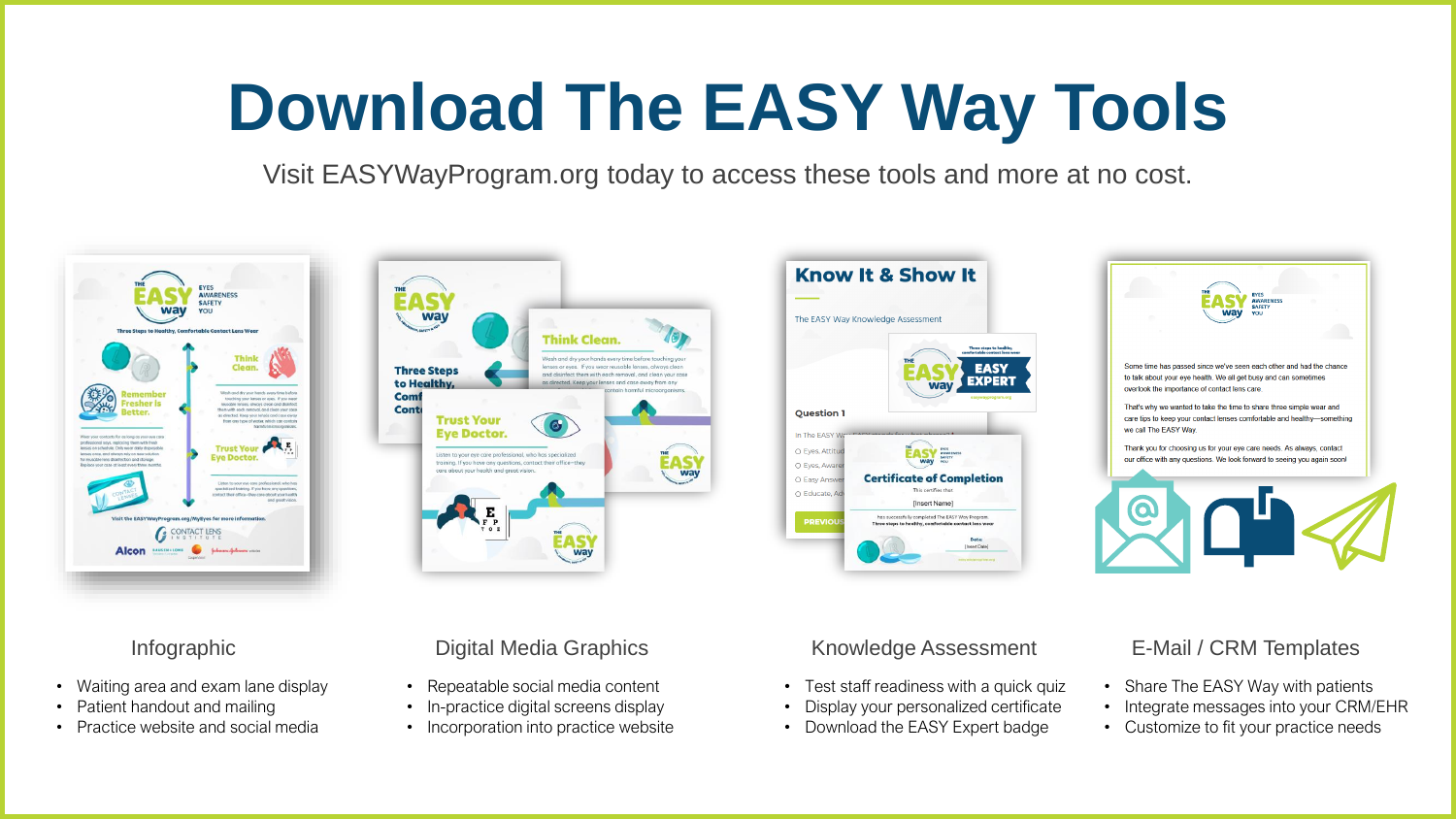## **Who is Sponsoring The EASY Way?**

The Contact Lens Institute (CLI) advances the latest innovations in safe and effective contact lens and lens care products and services that provide unique benefits to patients while satisfying the evolving needs of eye care professionals.

CLI undertakes activities that properly assess, enhance, promote and balance contact lens and lens care industry welfare and growth, including the safe use of products in the marketplace. Its members include Alcon, Bausch + Lomb, CooperVision, and Johnson & Johnson Vision.

For more information, visit [contactlensinstitute.org](http://www.contactlensinstitute.org/).